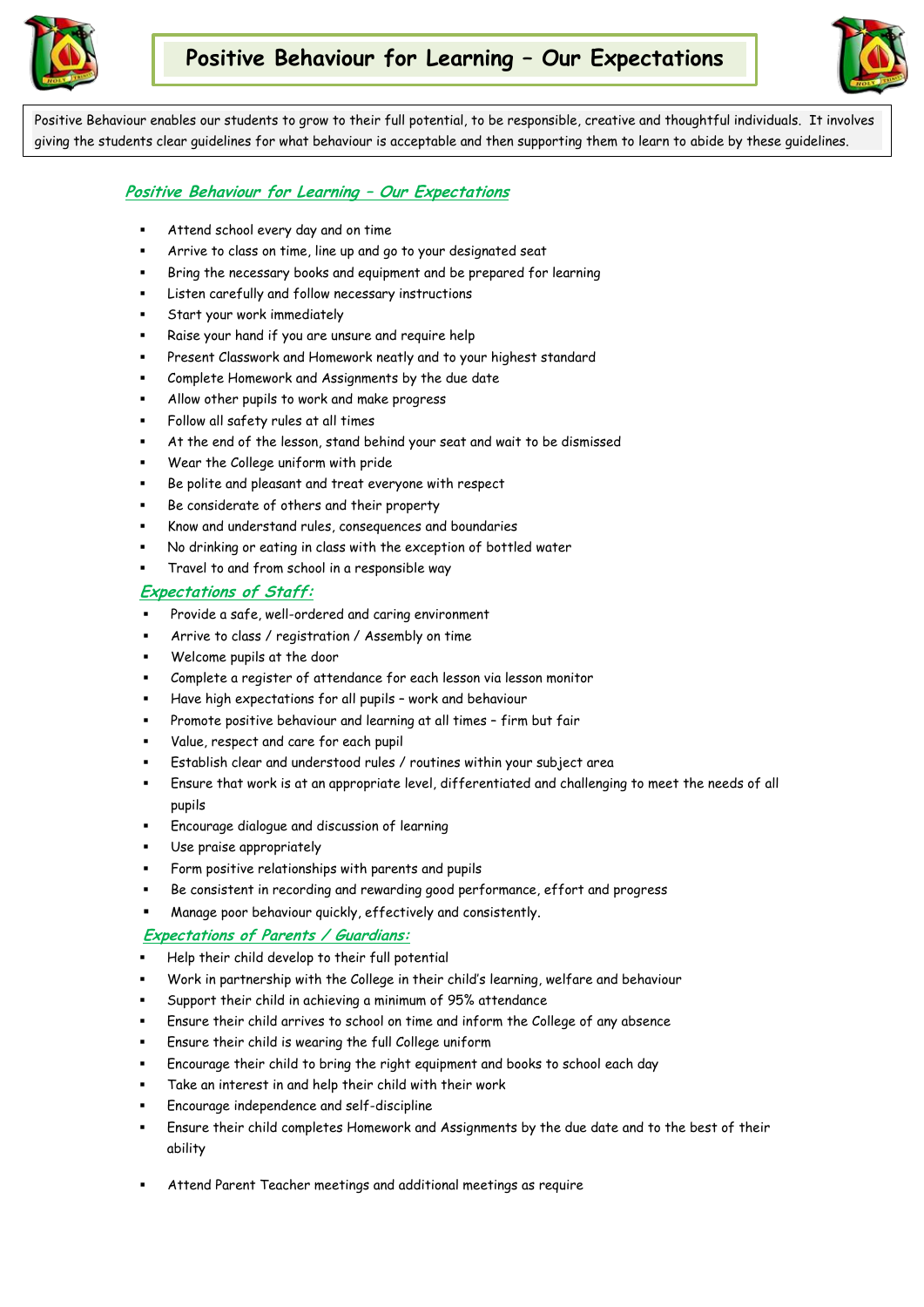



## **Positive Behaviour for Learning - A Staged Referral Process Termly Student Rewards**

Holy Trinity College recognises the importance of celebrating achievement, the meeting of the expectations of positive behaviour, excellence and contribution in all aspects of school life. We have introduced a Staged Rewards Process to give encouragement, motivate and acknowledge pupils who strive to be the very best they can be, who embrace self-discipline and who engage in acceptable and social behaviour. Informal and formal methods of celebration and rewards include verbal praise, reward stamps and stickers, certificates, award points on SIMs, displaying work, text, letter or postcard home, early pass to the canteen, recognition at assembly, Head of Key Stage termly award, a special meeting of recognition with the Principal and Acknowledgement at Prize-giving.

| Level 1: Subject Teacher                 | Action:                                                                                                                                                                                                                                                                                          |
|------------------------------------------|--------------------------------------------------------------------------------------------------------------------------------------------------------------------------------------------------------------------------------------------------------------------------------------------------|
| Level 2: Form Teacher                    | Verbal Praise<br>Rewards stamps / stickers<br>Subject Pupil Noticeboard<br>Subject Certificates<br>Award points on SIMs<br>Displaying work<br>Showing another teacher/HOD pupil's work<br>Positive Note in the Student Planner<br><b>Action:</b>                                                 |
| 30 Conduct points                        | Form Teacher Certificate<br>Pupil of the Month                                                                                                                                                                                                                                                   |
|                                          | <b>Text home</b>                                                                                                                                                                                                                                                                                 |
| Level 3: Head of Year                    | <b>Action:</b>                                                                                                                                                                                                                                                                                   |
| 60 Conduct points                        | Postcard home<br>Early pass into Canteen<br>Class of the month (number of points divided by no. in class -<br>displayed in Year Group Pastoral Notice-Board.<br>Monthly DVD afternoon (for students who have accumulated 60<br>Conduct points in one month)<br>Post 16: Out of School Lunch Pass |
| Level 4: Head of Key Stage               | <b>Recognition at Assembly</b>                                                                                                                                                                                                                                                                   |
| 100 Conduct points                       | Card and cinema tickets to acknowledge effort<br>Head of School Award at end of the Term                                                                                                                                                                                                         |
| Level 5: Vice-Principal -                | Letter home to acknowledge excellent effort                                                                                                                                                                                                                                                      |
| 150 Conduct points                       |                                                                                                                                                                                                                                                                                                  |
| Level 6: Principal<br>200 Conduct points | <b>Special Meeting of recognition</b><br>Principal's Special Certificate<br>Acknowledged in Prize-giving                                                                                                                                                                                         |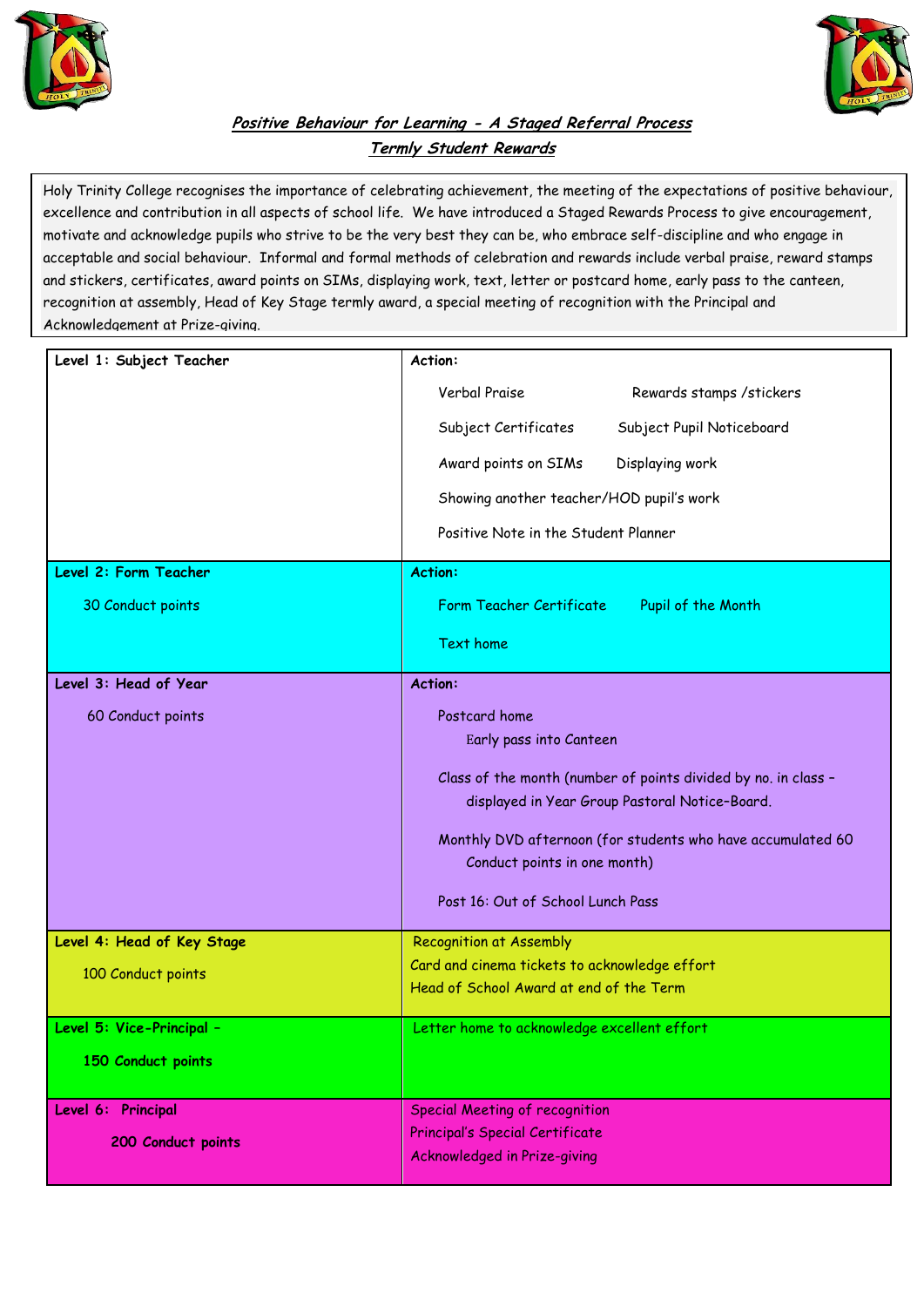



# **Positive Achievements**

| <b>Positive Achievements</b>                        | <b>Point Value</b> | <b>Positive Achievements</b>                          | <b>Point Value</b> |
|-----------------------------------------------------|--------------------|-------------------------------------------------------|--------------------|
| Very good work in class                             | 1                  | Gaelic Football                                       | 3                  |
| Abiding by all the classroom<br>rules               | 1                  | Handball                                              | 3                  |
| Effective contribution to<br>class discussion       | 1                  | Netball                                               | 3                  |
| Self or peer assessment                             | $\mathbf{1}$       | Cross Country/Athletics                               | 3                  |
| Working effectively with<br>others                  | 1                  | Debating                                              | 3                  |
| <b>Being Creative</b>                               | 1                  | Participating in Charitable<br>Fundraising            | 3                  |
| Demonstrating thinking or<br>problem solving skills | 1                  | Peer Support                                          | 3                  |
| Evidence of Independent<br>learning                 | $\mathbf{1}$       | Pope John Paul 11                                     | 3                  |
| Achieving above Target                              | $\overline{c}$     | Makes a positive impact to<br>the spirit of the class | 3                  |
| Assisting with Taster Days<br>or Open Night         | $\overline{c}$     | Student Council                                       | 3                  |
| <b>ICT Club</b>                                     | 3                  | Reflecting the values and<br>ethos of the College     | 3                  |
| <b>Basketball</b>                                   | 3                  | Participating in Assembly                             | 3                  |
| Camogie                                             | 3                  | <b>Traditional Group</b>                              | 3                  |
| Junk Kouture                                        | 3                  | Improvement in Attitude<br>and Application            | 4                  |
| <b>Traditional Music Group</b>                      | 3                  | Full monthly attendance                               | 4                  |
| Choir                                               | 3                  | Full monthly punctuality to<br>school each morning    | 4                  |
| Golf                                                | 3                  | Positive Ambassador for the<br>College                | 5                  |
| Pope John Paul 11                                   | 3                  | No Behaviour Points for the<br>month                  | 5                  |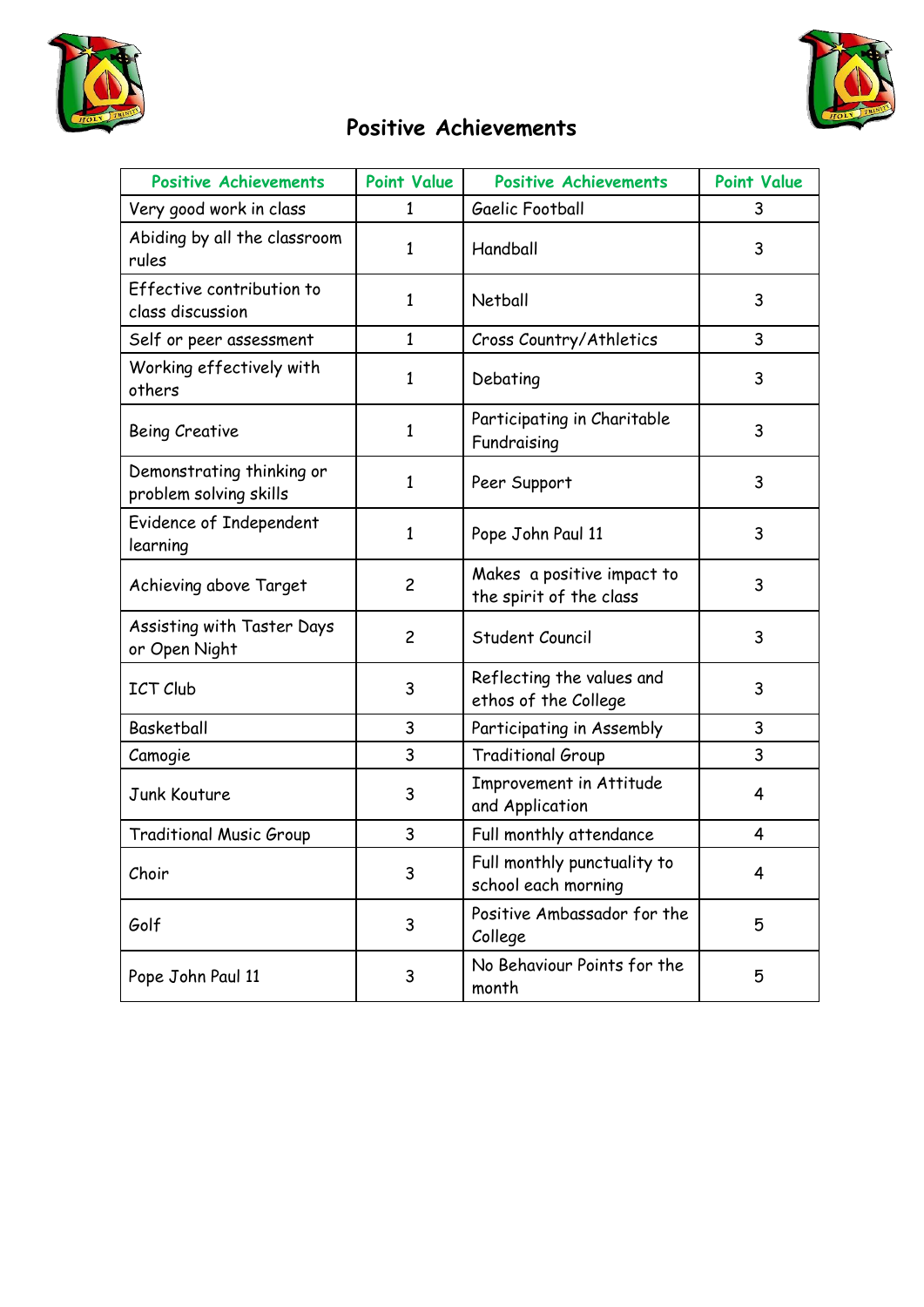



## **Student Sanctions and Support**

| <b>COP</b>        | Level 1: Subject Teacher                                                                                                                                                                                                                                                                                             | Action:                                                                                                                                                                                                                                                                                                                                                                                                                                                                                            |
|-------------------|----------------------------------------------------------------------------------------------------------------------------------------------------------------------------------------------------------------------------------------------------------------------------------------------------------------------|----------------------------------------------------------------------------------------------------------------------------------------------------------------------------------------------------------------------------------------------------------------------------------------------------------------------------------------------------------------------------------------------------------------------------------------------------------------------------------------------------|
|                   | Concern:<br>Unco-operative behaviour to staff and / or pupils,<br>eg, not following instructions or classroom<br>routines<br>NB: Detention (after school) issued by Head<br>of Year when pupil has reached 15points.<br>(Term 1 only) Failure to attend Detention<br>incurs 5 points.                                | Quiet word - verbal reminder<br>Move seats<br>Discuss concerns with pupil<br>Record in Student planner<br>$\bullet$<br>Set targets<br>Monitor lates<br>$\bullet$<br>Record on Sims (BP) with comment and action noted<br>Phone call home<br>$\bullet$<br>Move to 'Buddy' classroom                                                                                                                                                                                                                 |
| Stage             | Level 2: Form Teacher - Issue White Individual                                                                                                                                                                                                                                                                       | Action:<br>٠                                                                                                                                                                                                                                                                                                                                                                                                                                                                                       |
|                   | <b>Behaviour Plan (IBP)</b>                                                                                                                                                                                                                                                                                          | Ongoing conversations with form-teacher re. accumulation of<br>٠                                                                                                                                                                                                                                                                                                                                                                                                                                   |
|                   | Concern:                                                                                                                                                                                                                                                                                                             | points                                                                                                                                                                                                                                                                                                                                                                                                                                                                                             |
|                   | 25 behaviour points                                                                                                                                                                                                                                                                                                  | Record on Sims (BP) with action noted<br>٠                                                                                                                                                                                                                                                                                                                                                                                                                                                         |
|                   |                                                                                                                                                                                                                                                                                                                      | Set Targets<br>٠<br>Detention (Break/Lunch)                                                                                                                                                                                                                                                                                                                                                                                                                                                        |
|                   | Unco-operative behaviour to staff and / or pupils                                                                                                                                                                                                                                                                    | Text home                                                                                                                                                                                                                                                                                                                                                                                                                                                                                          |
|                   | Poor effort in a range of lessons                                                                                                                                                                                                                                                                                    | Discuss concerns with pupil<br>٠                                                                                                                                                                                                                                                                                                                                                                                                                                                                   |
|                   |                                                                                                                                                                                                                                                                                                                      | IBP - 3 school days<br>٠                                                                                                                                                                                                                                                                                                                                                                                                                                                                           |
|                   |                                                                                                                                                                                                                                                                                                                      | Review progress made<br>٠                                                                                                                                                                                                                                                                                                                                                                                                                                                                          |
|                   |                                                                                                                                                                                                                                                                                                                      | Verbal Warning (Post 16)                                                                                                                                                                                                                                                                                                                                                                                                                                                                           |
| <b>Stage</b>      | Level 3: Head of Year - issue Green Individual                                                                                                                                                                                                                                                                       | <b>Action:</b>                                                                                                                                                                                                                                                                                                                                                                                                                                                                                     |
| 2                 | <b>Behaviour Plan (IBP)</b><br>Concern:<br>30 behaviour points<br>Persistent unco-operative behaviour to staff and<br>/ or pupils<br>Failure to meet White report targets<br>Persistent poor behaviour in corridors/school<br>premises<br>35 Behaviour points<br>Green Individual Behaviour Plan (IBP) issued by HOY | At 30 points referral to HOY-Opportunity<br>п<br>to improve behaviour -behaviour monitored<br>п<br>Additional 5 points (35)-IBP -5 school days<br>Formal letter to parent<br>Failure to reach the daily targets of the IBP will result<br>٠<br>in lunch-time detention.<br>An additional 10 points (45)- Pupil / Parent meeting<br>with HOY and SENCo.<br>Strategies to improve behaviour<br>Where necessary, referral made to PSO<br>EMA withdrawal (Post 16)<br>п<br>Written Warning 1 (Post 16) |
|                   | Level 4: Head of School - issue Amber Individual                                                                                                                                                                                                                                                                     | Action:<br>٠                                                                                                                                                                                                                                                                                                                                                                                                                                                                                       |
| <b>Stage</b><br>З | <b>Behaviour Plan (IBP)</b><br>Concern:<br>50 behaviour points Persistent unco-operative<br>behaviour to staff and / or pupils / defiance                                                                                                                                                                            | At 50 points referral to HOKS-Opportunity to improve<br>٠<br>behaviour -behaviour monitored<br>Additional 5 points (55)-IBP-5 school days<br>Set<br>٠<br>Targets<br>Formal letter to parent<br>п                                                                                                                                                                                                                                                                                                   |
|                   | Failure to meet Green IBP targets or use                                                                                                                                                                                                                                                                             | Liaise with SENCo -Referral to BST / other agency<br>Failure to reach the daily targets of the IBP will result<br>in detention.                                                                                                                                                                                                                                                                                                                                                                    |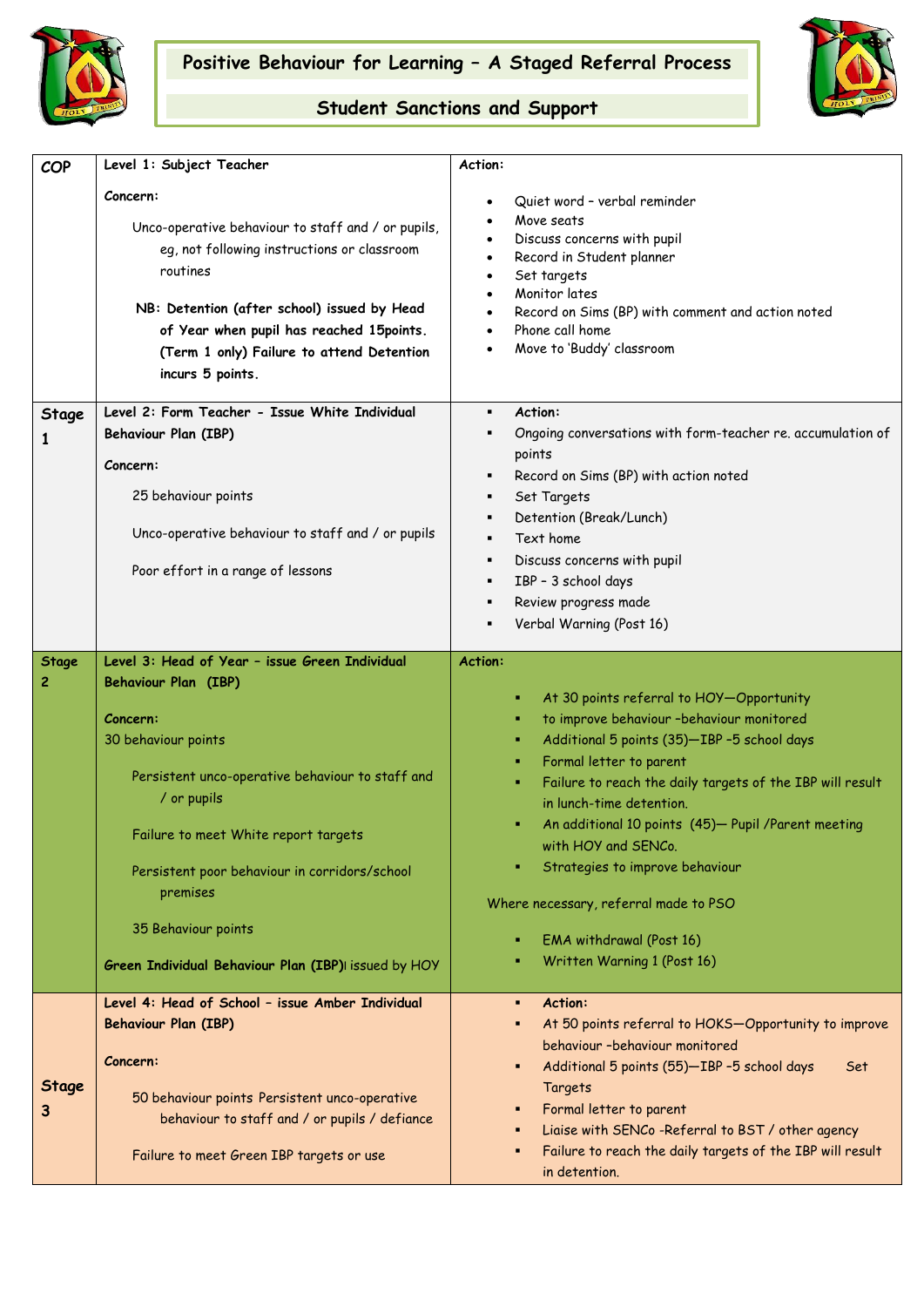| strategies recommended by SENCo.<br>55 Behaviour points<br>Amber Individual Behaviour Plan (IBP) issued by<br><b>HOKS</b><br>Level 5: Vice-Principal - issue Red Individual<br><b>Behaviour Plan (IBP)</b><br>Concern: Failure to meet Amber IBP targets<br>Continuous persistence of uncooperative<br>behaviour to staff and / or pupils / defiance<br>Repeated offences Complete failure to respond<br>to sanctions or support<br>Serious violent incidents Serious breaches of<br>discipline | An additional 10 points (65) - 2 day withdrawal (in house)<br>٠<br>Letter to parent<br><b>Risk Assessment</b><br>Written Warning 2 (Post 16)<br>٠<br><b>Action:</b><br>At 70 points referral to VP-Opportunity to improve behaviour -<br>behaviour monitored<br>Additional 5 points (75) - Pupil meeting with VP and<br>٠<br>SENC <sub>o.</sub><br>IBP -5 school days<br>٠<br>Strategies to improve behaviour<br>٠<br>Where necessary, referral made to PSO<br>٠.<br><b>Risk Assessment</b><br>٠<br>Set targets<br>٠.<br>Additional 10 points, (85) 2 days withdrawal (in house<br>٠ |
|-------------------------------------------------------------------------------------------------------------------------------------------------------------------------------------------------------------------------------------------------------------------------------------------------------------------------------------------------------------------------------------------------------------------------------------------------------------------------------------------------|--------------------------------------------------------------------------------------------------------------------------------------------------------------------------------------------------------------------------------------------------------------------------------------------------------------------------------------------------------------------------------------------------------------------------------------------------------------------------------------------------------------------------------------------------------------------------------------|
| 75 Behaviour points<br>Red Individual Behaviour Plan (IBP)I issued by VP                                                                                                                                                                                                                                                                                                                                                                                                                        | different break and lunch) Letter to parent                                                                                                                                                                                                                                                                                                                                                                                                                                                                                                                                          |
| Level 6: Principal - issue Red Individual Behaviour<br>Plan (IBP)<br>Concern:                                                                                                                                                                                                                                                                                                                                                                                                                   | <b>Action:</b><br>At 95 points referral to Principal-Opportunity to improve<br>behaviour -behaviour monitored                                                                                                                                                                                                                                                                                                                                                                                                                                                                        |
| Failure to meet Red IBP targets<br>Continuous persistence of uncooperative<br>behaviour to staff and / or pupils / defiance<br>Repeated / cumulative incidents<br>Complete failure to respond to sanctions or<br>support                                                                                                                                                                                                                                                                        | Additional 5 points (100)-IBP - 5 school days monitored by VP<br>Formal letter to parents<br>Persistent re-offences - Suspension<br>Return to School meeting - Principal<br>Set targets                                                                                                                                                                                                                                                                                                                                                                                              |
| Serious violent incidents<br>Serious breaches of discipline                                                                                                                                                                                                                                                                                                                                                                                                                                     | Home School Agreement signed<br>External support<br><b>Risk Assessment</b>                                                                                                                                                                                                                                                                                                                                                                                                                                                                                                           |
| 100 Behaviour points<br>Red Individual Behaviour Plan (IBP)I issued by<br>Principal.<br>120 Behaviour Points: Suspension                                                                                                                                                                                                                                                                                                                                                                        | 'Fresh Start'<br>Fixed Term Exclusion (max 45 days in one school year)<br><b>Pupil Consultation Meeting</b><br><b>Permanent Exclusion</b>                                                                                                                                                                                                                                                                                                                                                                                                                                            |
|                                                                                                                                                                                                                                                                                                                                                                                                                                                                                                 |                                                                                                                                                                                                                                                                                                                                                                                                                                                                                                                                                                                      |